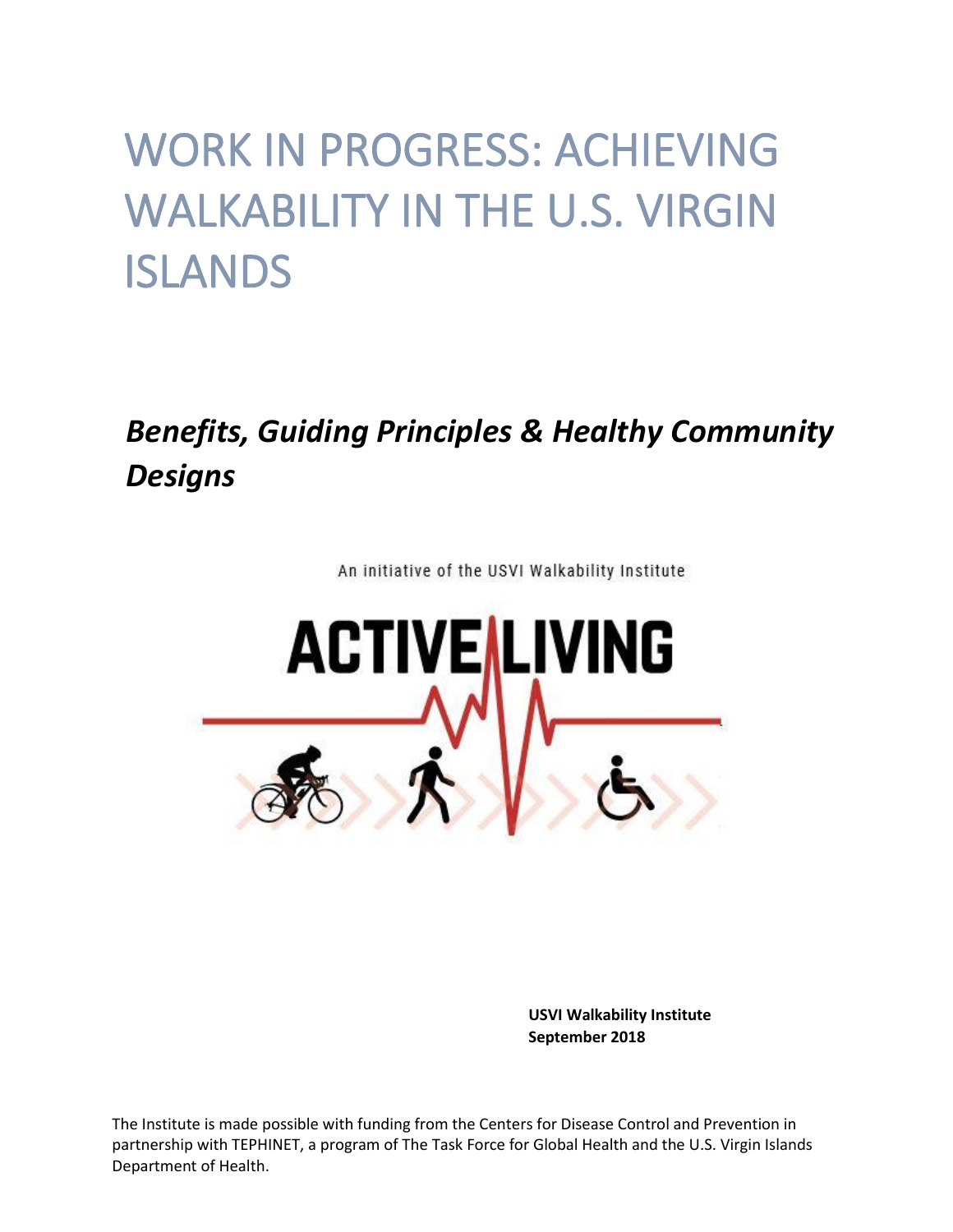### Benefits of Walkability in a Community

- The population can engage in **more physically active modes of transportation** (walking, bicycling, and transit use), which can help reduce chronic disease risk (e.g., cardiovascular disease, Type II diabetes, obesity, osteoporosis, clinical depression, dementia, cancer) and associated social and economic burdens. Improved health offers improved quality of life with less financial burdens.
- Healthy design principles lead to more **economically robust and vibrant retail and mixeduse districts**, in part by shortening the distance people need to travel for goods, services, work, and recreation. For example, more walkable districts generate more revenue per retail square foot than lower density (spread out) "box" stores.
- More mixed and localized economies (e.g., **neighborhood retail near housing**) allows for easier access to critical goods and services immediately following a severe weather event. Mixed neighborhood clusters will become natural focal points for recovery efforts and the delivery of critical needs and materials and may be more easily served than a population that has to access services in suburban-style retail malls.
- **Reduced dependence on motor vehicles** can lead to less paved surface areas dedicated to roadways and parking, and commensurate reductions in impervious surfaces and storm water run-off, especially during heavy rain events. More natural surfaces, including the use of Low Impact Development (LID) principles in transportation design (such as natural swales and rain gardens), can aid with natural storm water infiltration and reduce localized flooding.
- From a broader environmental perspective, this can help **reduce the territory's contribution to greenhouse gas emissions**, which is a critical goal given the territory's vulnerability to severe weather events and sea level rise accompanying global warming.
- A transportation system that includes **opportunities for pedestrians, cyclists, and public transit users will increase resilience by reducing dependence on motor vehicles** and providing alternate travel options if roads become impassable for cars or fuel becomes limited.
- **Reducing the number of vehicular and pedestrian fatalities**, especially among vulnerable populations like children, the elderly, and low-income communities, will contribute significantly to a healthy community design.

#### Guiding Principles

To achieve the benefits above, the following guiding principles should serve as a reference to be reflected in any long-term infrastructure or land use plans developed during the recovery process: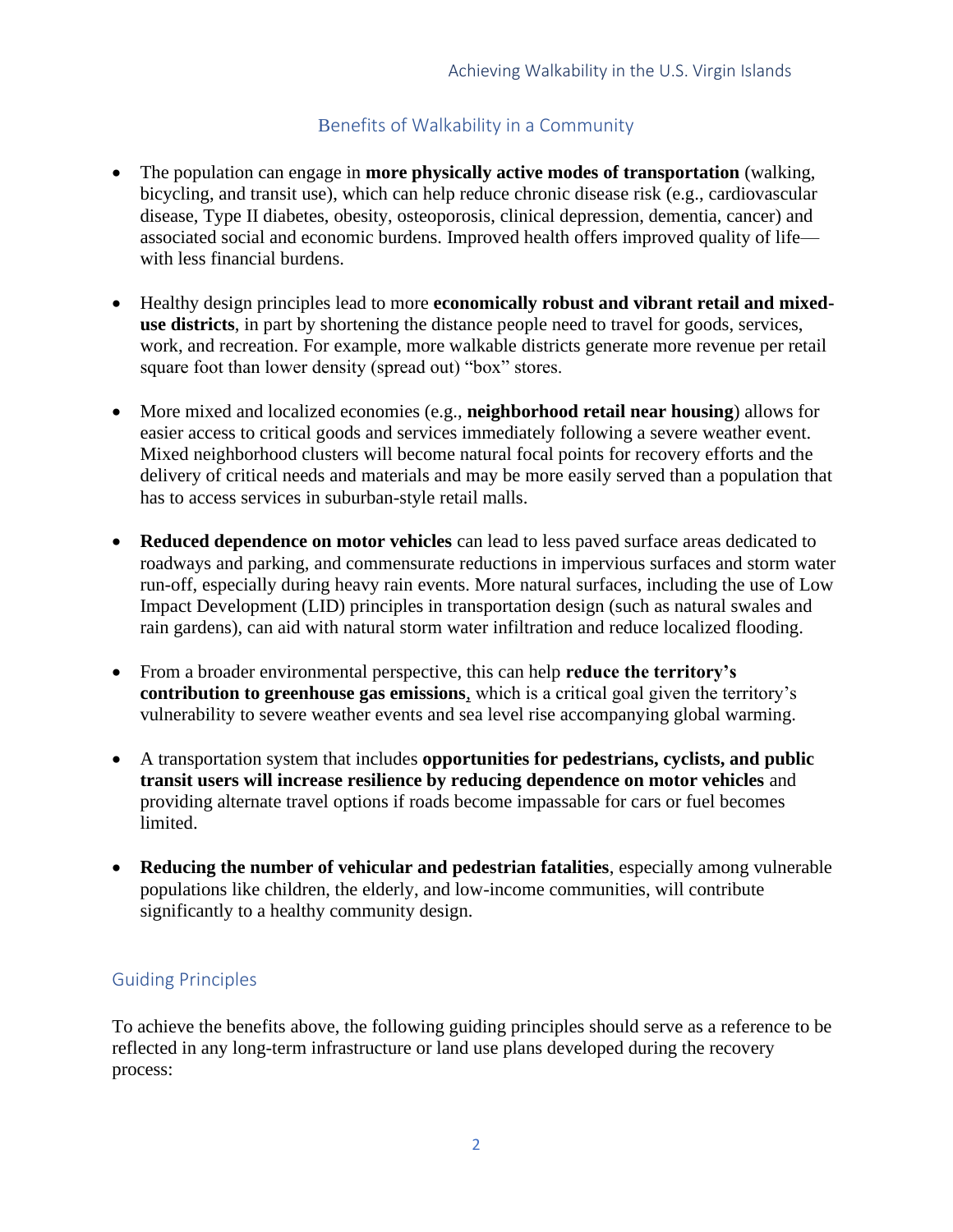- **Institutionalize Complete Streets.** Formally embrace a territory-wide Complete Streets policy that requires the consideration of all users of all ages, incomes, abilities and disabilities, and all modes (walk, bike, transit, motor vehicle) during all roadway work, from routine painting and maintenance to new construction. The AARP has begun this process by compiling a Complete Streets vision for the territory. The AARP *Complete Streets* vision states a community's commitment is to integrate a Complete Streets approach into their transportation practices, policies, and decision-making processes. A complete street is a transportation approach that ensures all future streets projects will consider needs of all travelers. This means that people can travel to and from their destinations in a reasonable amount of time and in a safe, reliable, comfortable, convenient, affordable, and accessible manner using whatever mode of transportation they choose or rely on. It requires decision-makers to consider the needs of diverse modes that use the transportation system, not limited to, but including walking, biking, driving, wheeling/rolling, riding public transit, car sharing/carpooling, paratransit, taxis, delivering goods and services, and providing emergency response transportation.
- **Adopt NACTO guidelines.** Adopt by reference or otherwise formally incorporate elements from the National Association of City Transportation Officials (NACTO) *Urban Street Design Guidelines* and *Urban Bikeway Design Guidelines* for creating safer, more efficient, and functional streets when constructing and maintaining all transportation infrastructure.
- **Adopt FHWA multi-modal guidelines.** Adopt by reference or otherwise formally incorporate the Federal Highway Administration (FHWA) *Small Town and Rural Multimodal Networks* (October 2016) for creating safer, more efficient, and functional streets when constructing and maintaining all transportation infrastructure. Many of the simpler, low-cost treatments are appropriate for the territory's more rural and village roadways.
- **Plan and build a multi-modal network.** Develop a comprehensive and connected network throughout the U.S. Virgin Islands for pedestrians and bicycles, using tools ranging from local pathways to longer multi-use trails, and from small alleyways to roadways, boulevards, and parkways with pedestrian and bicycle infrastructure.
- **Create a comprehensive transit system.** Institute and fully support a reliable, affordable, and well-connected public transit system with adequate bus and rest stops to encourage non-vehicular travel and provide active transportation options for those who do not drive.
- **Create mixed-use village and town clusters.** Update zoning codes to support mixed land use, where feasible, so that residences are located close to everyday destinations; in village centers, wherever possible, reward (or require) development to allow for residential above retail and commercial uses.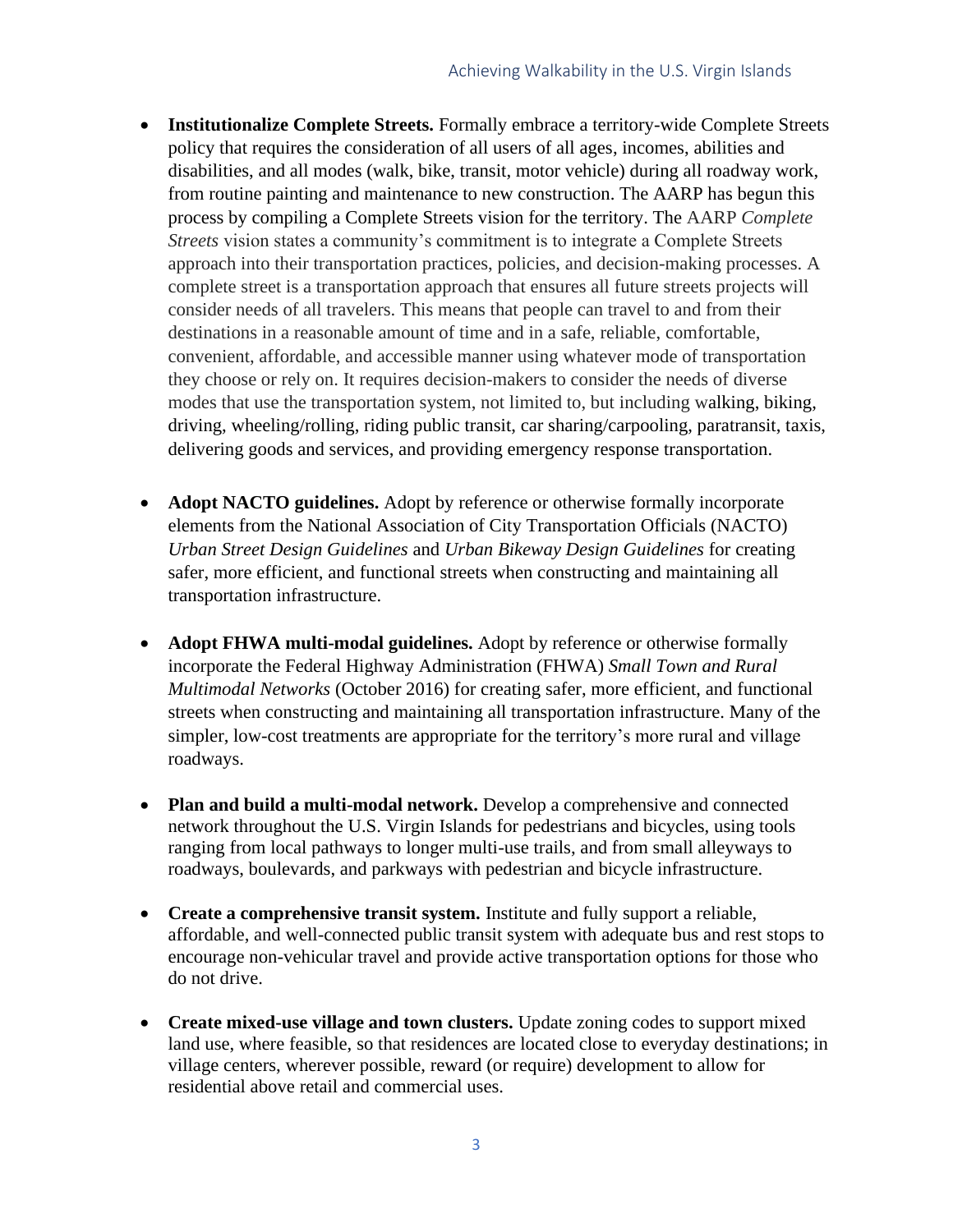- **Alter building codes to support active transportation.** Change policies and building codes to require newly built commercial establishments to have more pedestrian-oriented designs, with features such as buildings closer to sidewalks with parking on the street or behind structures, required pedestrian access, transit stops, and bicycle parking.
- **Require quality pedestrian-, bicycle-, and transit-oriented design features.** Make streets safe, accessible, and inviting by adding features that encourage walking, bicycling, and transit use, such as adequate lighting, street trees, benches, building awnings, shaded transit structures, and where possible and appropriate, traffic calming features such as narrower travel lanes, curb extensions, median islands, raised crosswalks (speed tables), and roundabouts.
- **Build community support and safety skills.** Educate the community on pedestrian and bicycle safety and the benefits of walking, cycling, and transit use.
- **Create Safe Routes to Schools and Parks.** Focus especially on the built environment near schools and parks to assure safety for young people walking and cycling to school, parks, and recreational facilities.
- **Engage the community in the healthy design process.** Encourage the public to provide input when new road infrastructure projects are being proposed, so that all Virgin Islanders have a voice in how our communities are designed.

# US Walkability Institute Island Teams Proposed Projects

Given the guiding principles, each island team has created a list of proposed projects that encourage healthy community design:

# **ST. CROIX**

Department of Public Works / Federal-Aid Project currently in design:

- Spring Gut Road Route  $85 2$ -mile roadway with separate multi-use pathway
- Clifton Hill Phase II Roundabout at La Reine Intersection
- St Croix Bike Path 14-mile South Shore multi-use pathway
- Improvements to Christiansted and Frederiksted town streets

Other projects:

- Spring Gut Hazard Mitigation Flood mitigation project that incorporates recreation and green space as well as trails.
- Scenic Road Trail Improvements Improve the condition of existing trails including grading, enhanced lookouts, signage, and safety improvements.

## **ST. THOMAS**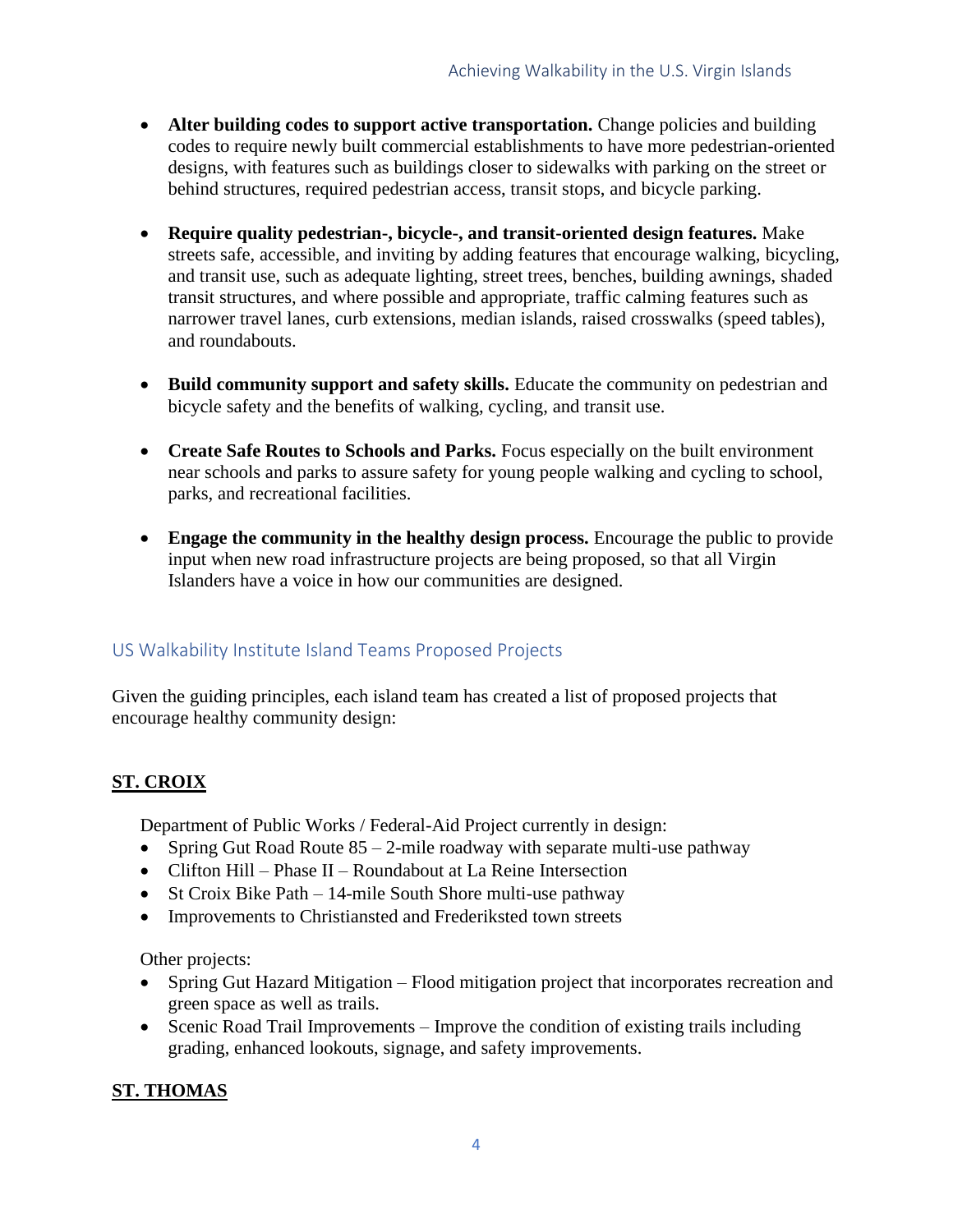Department of Public Works / Federal-Aid Project in design:

- Veterans Drive / Waterfront Major expansion of the Charlotte Amalie Waterfront that includes roadway, pedestrian, transit, and recreational improvements.
- Raphune Hill Expansion of the main arterial route through the island that includes considerations for multimodal transportation (pedestrian and transit).

#### Other projects:

• St. Thomas Perimeter Road Walkability and Stormwater Management: Healthy & Resilient Neighborhoods – Create a Complete Streets environment in the area behind the hospital that suffered damages in the recent hurricanes.

The following locations were identified by the USVI Walkability Institute's St. Thomas team as potential sites for future improvements. These sites lack the infrastructure that encourages healthy activity and can impact community development:

- Magens Bay Road From the beach up to the residential housing communities
- Weymouth Rhymer Highway Top of Raphune Hill to Donoe intersection
- Tutu Area
- Lindberg Bay Road Airport up Route 303
- Brookman Road Tutu to Turpentine Run Bridge
- Smith Bay Road Cassi Hill to Baseball field
- Red Hook to Smith Bay Park

## **ST. JOHN**

The following locations were identified by the USVI Walkability Institute's St. John team as potential sites for future improvements. The sites create opportunity to encourage healthy activity and can impact community development:

- Fish Fry Road (from roundabout to Grave lot)
- Gade Strand (OLMC\ Grande Bay\ Gallows)
- Arrival dock loop
- Customs to Mongoose
- Cruz Bay Town Misc.
- Coral Bay Historic and Cultural Walking Path
- Centerline Road to Coral Bay

As the awareness of walkability increase in the community, many new and on-going opportunities for walkability is created. Please reference the following link for current and existing

projects. <https://drive.google.com/open?id=13lKuXFCHobBpjFYRSQiDPyZm3WUxTwrL>